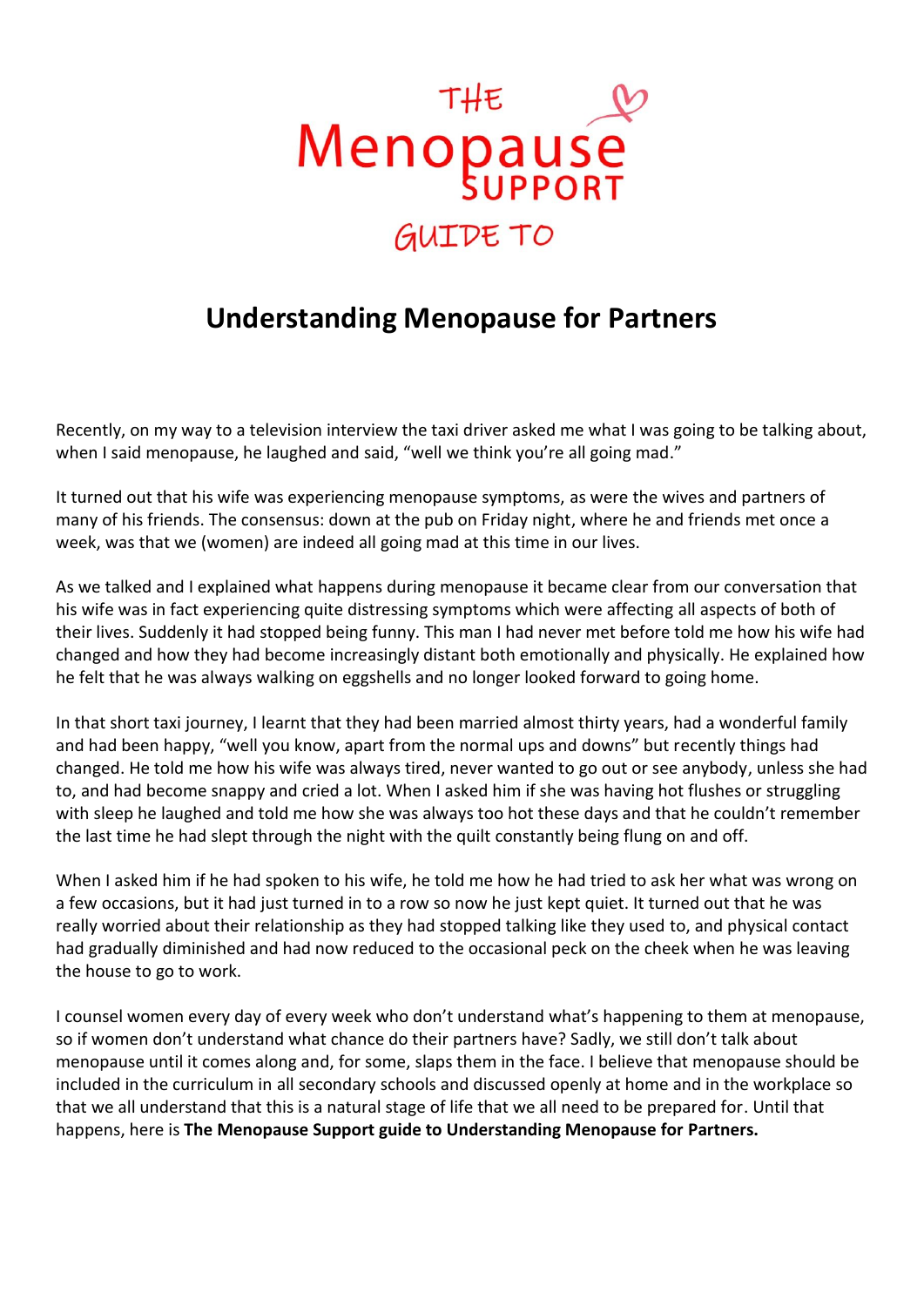## **Menopause-So what is it?**

Menopause simply means the end of monthly periods, once the ovaries stop producing eggs the hormone levels start to fluctuate and eventually fall and the cycle that used to produce a monthly period eventually stops. Medically menopause is defined as one day, the day twelve months after the last menstrual bleed, on average this happens between the age of 51 and 52.

Leading up to menopause is the perimenopause and this is when the hormone levels start to fluctuate. Approximately twenty-five per cent of women will experience very few symptoms and sometimes none. The other seventy-five per cent will experience symptoms and for some they can be debilitating, affecting all aspects of their lives and those around them. Many women start to experience peri menopausal symptoms in their late thirties and early forties although they may not recognise them, more on that later.

Post menopause is everything after twelve months and one day without a period. Many women believe that post menopause means no symptoms but for some this is not the case and for some symptoms can continue for years.

Some women will experience menopause as the result of surgery to remove both ovaries, this is called surgical menopause. Medical or induced menopause can happen as a result of treatments like chemotherapy or radiotherapy or if treatment is given to suppress ovarian function for conditions like Endometriosis or premenstrual dysphoric disorder (PMDD). Natural menopause can be difficult for some without the right help and support, but surgical or medical menopause can be very challenging if women are not well advised.

A small but significant percentage of women will experience an early or what is known as a premature menopause, premature menopause can affect women in their thirties, twenties and even their teens. In many cases the reason is unknown but the physical and emotional impact cannot be underestimated and expert medical support is vital.

## **So, what is actually happening to a woman's body when the hormone levels start to change, sometimes on a daily basis?**

Oestrogen, Progesterone and Testosterone are the three main hormones responsible for menopause related symptoms, it's important to remember that women have oestrogen receptors all over their bodies which might help to explain why the symptoms can be so varied.

Progesterone levels are usually the first to fall and as well as helping to regulate monthly periods and maintain pregnancy progesterone can act as a calmer and aid sleep for some. When this hormone starts to deplete, sometimes quite rapidly, some women start to experience broken sleep or feel tense, nervous, anxious.

Whilst the progesterone levels continue to fall the oestrogen levels start to fluctuate, sometimes wildly. This can lead to a host of symptoms which unless they are recognised as related to menopause can seem quite unconnected. Some of the most common are anxiety, low mood, broken sleep, brain fog, fatigue, muscle and joint pain, hot flushes, night sweats, loss of libido, vaginal dryness and soreness and increased urinary symptoms.

Oestrogen levels can rise and fall on a daily and sometimes hourly basis so if you have noticed that your partner can move from happy to sad or anger to tears at the flick of a switch it's likely that her hormones have well and truly taken control. If you are finding this difficult to adjust to just imagine what it's like to experience firsthand. Many women tell me that they have lost their joy and just don't know themselves anymore. Honestly, it's not you, but those feelings are very real, and it can be very scary to feel so out of control.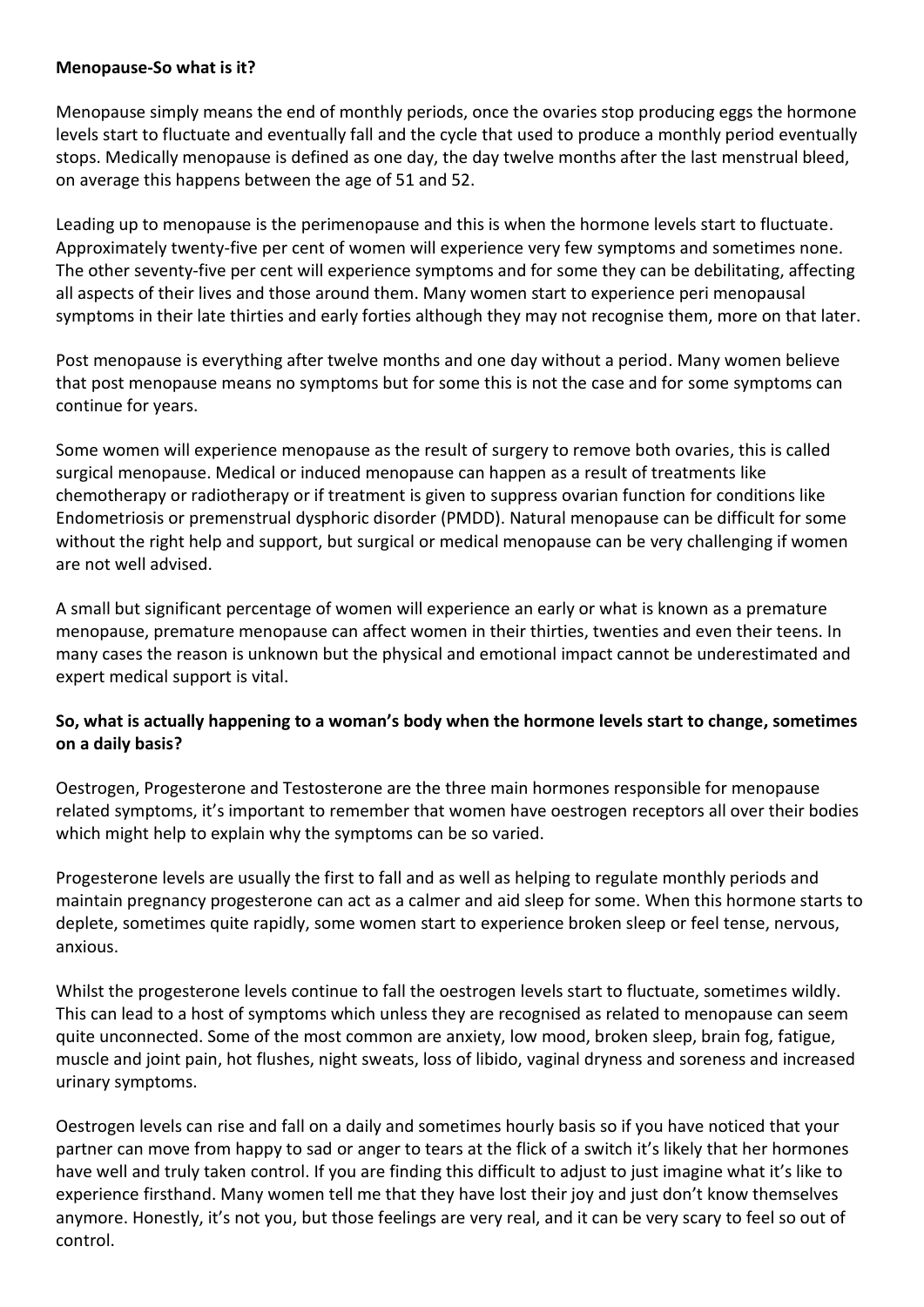Testosterone is a hormone that is always associated with men and sex drive, but it has an important role to play for everyone and it's not all about libido. Testosterone can help to support bone strength, muscle strength, energy levels and even self-confidence. Women, like men, experience a reduction in testosterone production as they age and like men some women will be more affected than others. Those in surgical menopause will experience a rapid reduction in testosterone when their ovaries are removed. Many of the women I counsel tell me how sad they are that their libido has disappeared, but help is available if that is the individual's choice, and your support is key.

It's important to remember that your wife or partner may not experience any of what I have described above but when three out of four women will experience symptoms it's likely that you may notice some changes, sometimes before she does. If your partner has had a hysterectomy including removal of her ovaries or is undergoing treatment that will affect ovarian function the onset of symptoms can be rapid. It is vital that she gets expert advice and support to help manage symptoms and long-term health.

People are still confused about the treatment options for menopause symptoms, mainly due to some scary headlines about HRT (hormone replacement therapy) back in 2002. The fact is that HRT is the most effective treatment for menopause symptoms and many of the myths that arose out of those headlines are simply not true. For women who choose not to take HRT or absolutely can't (and there are very few) there are lots of alternatives which means that nobody should have to suffer in silence.

## **If you have read this far and are starting to panic, thinking: how the hell do I help her?**

Never fear, here are my top ten tips for helping your partner. Following my own experience of surgical menopause and that of my husband a few years ago I have now spoken to thousands of women and quite a few men and it has become clear that there are some simple things that you can do to offer support.

- 1. **Educate yourself:** the more you know about what she is experiencing the better, whilst you will never be able to understand how it feels if you are a man, women who have not yet experienced menopause can find it difficult to understand too. This shouldn't stop us trying to understand and be mutually supportive of each other. Many women feel lost and lonely at this time in their lives, your love and support is more important than ever.
- 2. **Try not to put any undue pressure on your partner:** whilst it can be a confusing time for you both this is not the time to be making big decisions. Try not to ask when does this end or how long will this last? Firstly, it's not helpful and secondly, she has no more idea than you do. On average the menopause transition from perimenopause through to post menopause is thought to last four to eight years but everybody is different. Just being there to offer support, maybe a hug (unless she's having a hot flush) or a cup of tea or running her a nice relaxing bath is enough. Simple things can make an enormous difference when you are feeling overwhelmed.
- 3. **Ask her what she needs:** it can be tricky to know what your partner needs when she is struggling physically and emotionally, nobody can be expected to know what another person wants or needs, no matter how close you are. You can't be expected to be a mind reader, so my advice is to ask, gently.
- 4. **Accept the silence:** many women tell me how they just need a period of quiet for self reflection, this is not aimed at cutting you out, although my husband tells me that it sometimes felt like that, it's our way of processing what is happening to us. Try to imagine what it must be like to have so many physical and emotional changes happening at the same time and wondering where the real you has gone.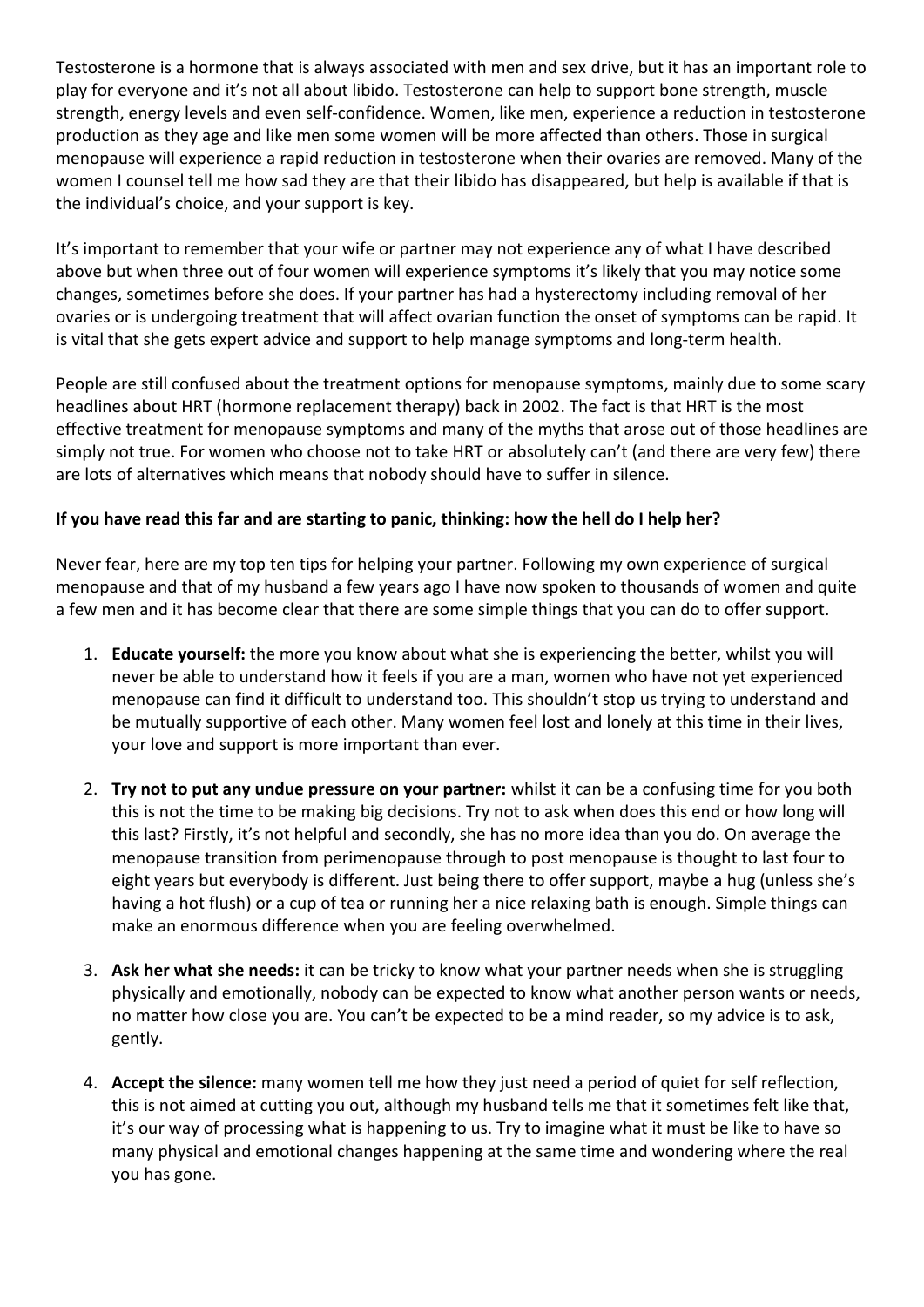- 5. **Resist the urge to snap back;** easier said than done I know but it's important to understand that fluctuating oestrogen levels can have an effect on anxiety levels and mood and that can result in a sharp tongue sometimes, as my husband will confirm. Just stop, breathe, and walk away if you have to, it will pass.
- 6. **Encourage your partner to seek help and consult her doctor about her symptoms and offer to go with her**. For some women just making the appointment can be a major hurdle, anxiety during menopause can be crippling and self confidence can just melt away. It can be so helpful to have a supportive partner with you when you sit down in front of your doctor and everything you had planned to say evaporates.
- 7. **Be prepared to change your plans:** many women struggle with self confidence during menopause and if this is coupled with crashing fatigue it's likely that your partner may just want to curl up on the sofa at home rather than socialise. If you have ever experienced social anxiety, you will know how hard it can be but during menopause it can be paralysing. No amount of trying to tempt her out with the promise of weekends away, fancy restaurants or even tropical holidays will make her feel better. This takes time to work through and every woman is different, but she will be so appreciative of your patience and understanding. Remember you are probably the only person in the world that she feels able to be truly herself with. The pressure to keep up appearances, particularly at work, can be exhausting and curled up on the sofa with you is probably where she feels safest right now.
- 8. **However challenging life can be don't forget to show her that you love her**. One of the unexpected effects of menopause for many women is the physical changes to their body shape which can result in your partner experiencing a loss of confidence and becoming very body conscious. If she has started covering up at all times and will no longer allow you to see her naked try to understand that these changes can take some getting used to and even though she might be desperate to exercise and change her diet, it's the last thing you feel like doing when your energy level is on the floor. Sometimes all women want is reassurance and a hug, which leads me to…………
- 9. **Sex,** which, let's face it, can be tricky at any time but once menopause arrives for some couples it can be a no-go area. Sex is complicated and there can be many reasons why both men and women no longer seem to be interested in sex, which, if it suits you both is fine. However, if one or both of you is feeling increasingly unhappy about intimacy, which can be shared in all sorts of ways, it needs to be tackled. It's important to recognise that for some women falling oestrogen and testosterone levels will have a direct effect on their libido, you may also have experienced this as you have got older, but the physical effects of oestrogen depletion can be extremely upsetting both physically and emotionally. Many women tell me how they avoid any physical contact at all to avoid having to talk about what's happening to them. The physical effects of falling oestrogen levels on the vulva (the bits you can see) and the vagina (the bit you can't) can be that left untreated they can become extremely dry and sore and for some women excruciatingly painful. Oestrogen acts as one of the body's main lubricants and it helps to keep the female genitalia both healthy and lubricated. Partners that I have spoken to tell me that they start to wonder if their partner just doesn't love them anymore and many of the women I counsel tell me how sad they feel about their physical discomfort and lack of libido. Both speak about their longing for physical intimacy again but neither wants to start the conversation, for me this is heartbreaking as often it leads to an everwidening gap both physically and emotionally which is why .......
- 10. **Communication is key** (at any time) but particularly at this time in your lives. I see so many women who tell me that they wished they had known what was happening to them so that they could have discussed it with their partner and sought help and advice before it was too late to save their relationship. Menopause has often been referred to as the change of life and in so many ways it is.